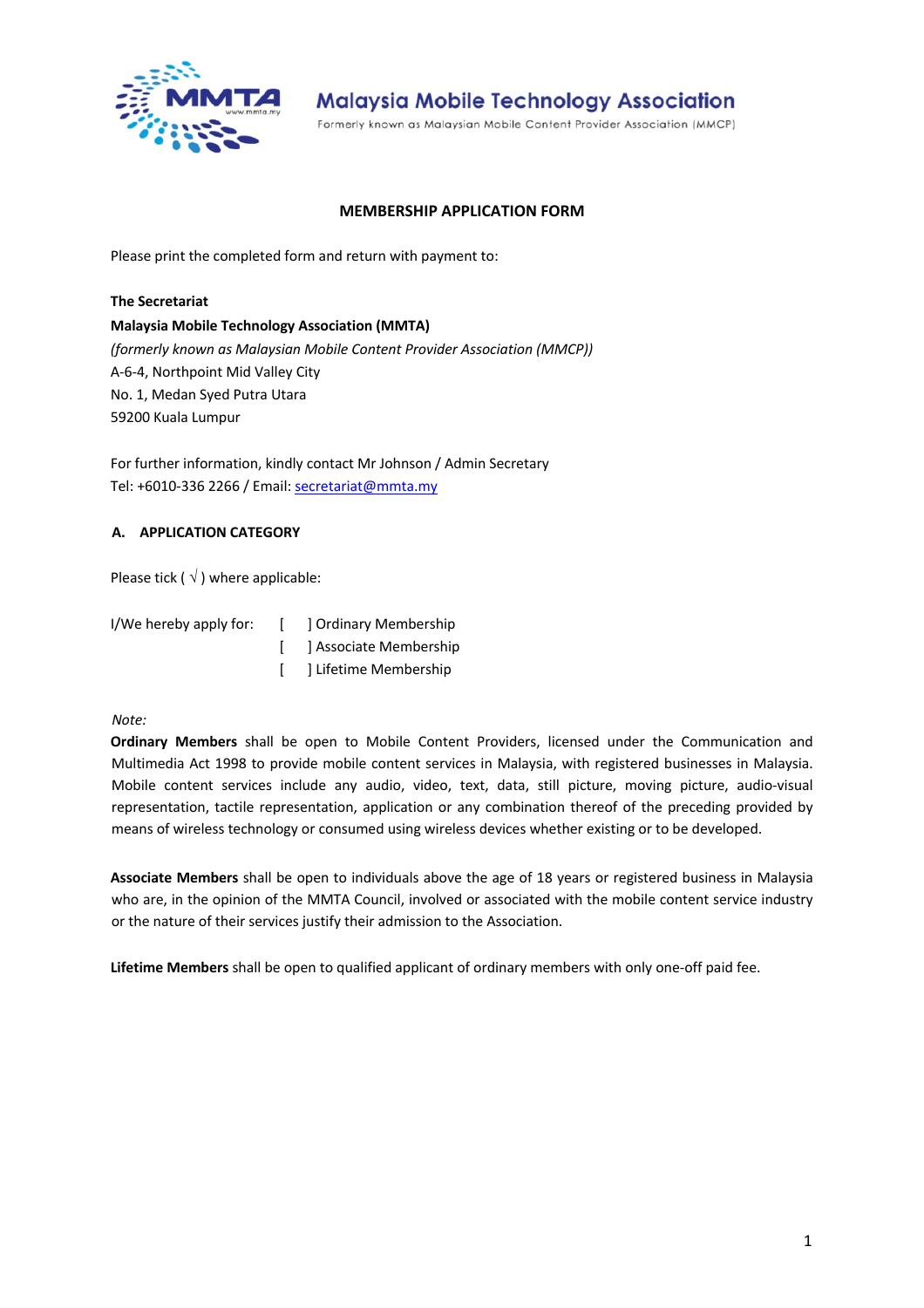

Formerly known as Malaysian Mobile Content Provider Association (MMCP)

## **B. COMPANY PROFILE**

Please provide the following (\* applicable): -

| Name of Company / Organisation                |  |
|-----------------------------------------------|--|
| <b>OR</b><br>Name of Individual & Citizenship |  |
| Correspondence Address                        |  |
| Telephone                                     |  |
| Facsimile                                     |  |
| E-mail                                        |  |
| URL                                           |  |
| * Date of Incorporation                       |  |

Nature of Business in the set of  $\mathsf{B}$  and  $\mathsf{B}$  is the set of  $\mathsf{B}$  is the set of  $\mathsf{B}$  is the set of  $\mathsf{B}$  is the set of  $\mathsf{B}$  is the set of  $\mathsf{B}$  is the set of  $\mathsf{B}$  is the set of  $\mathsf{B}$  is the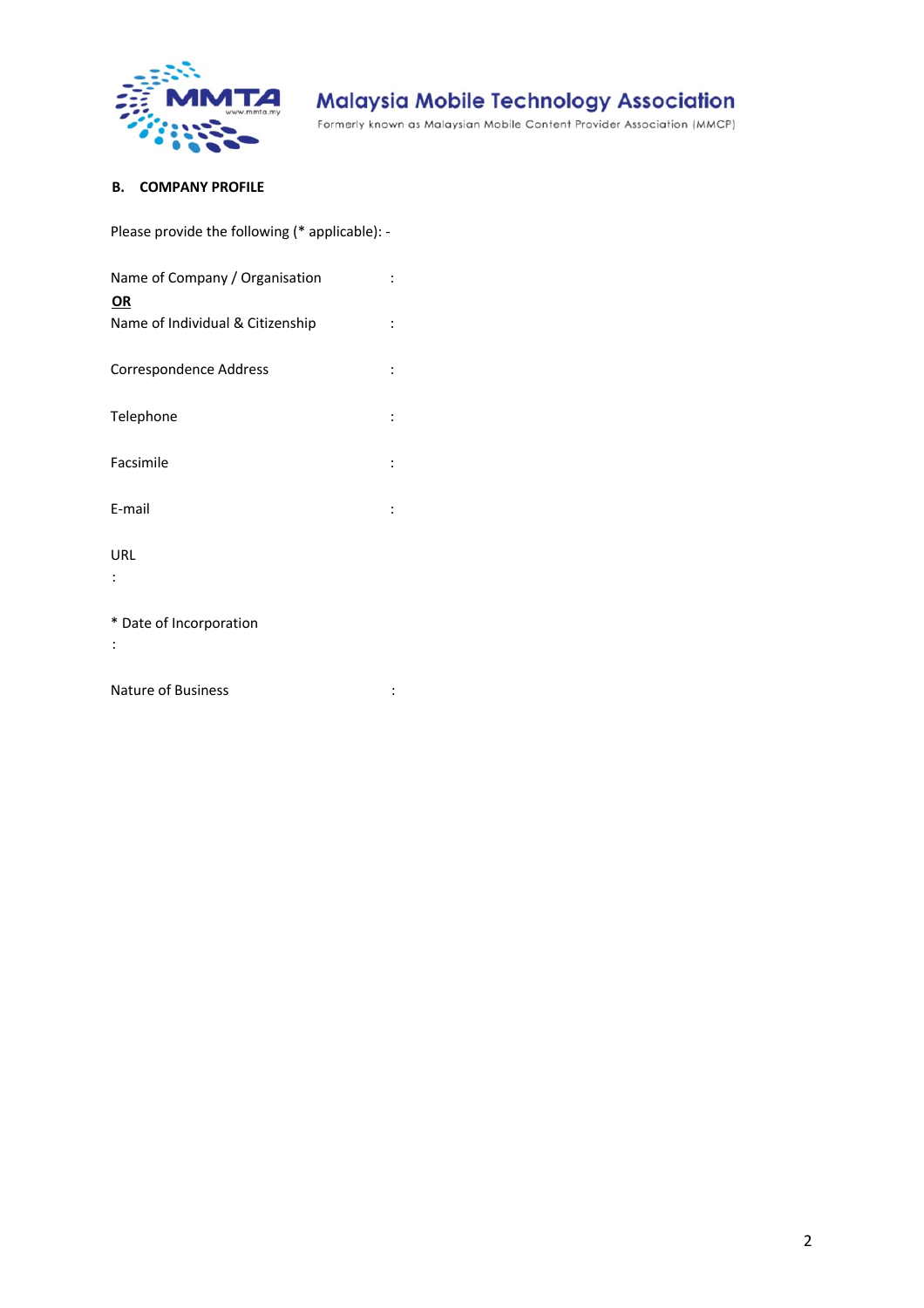

Formerly known as Malaysian Mobile Content Provider Association (MMCP)

## **C. NAME OF APPOINTED REPRESENTATIVE**

| 1. | Name of Permanent Representative |  |
|----|----------------------------------|--|
|    | Designation                      |  |
|    | Office Telephone / Mobile No.    |  |
|    | E-mail                           |  |
| 2. | Name of Alternate Representative |  |
|    | Designation                      |  |
|    | Office Telephone / Mobile No.    |  |
|    | E-mail                           |  |

## **D. OTHER INFORMATION**

Please note that your application form must be accompanied by the following (if applicable): -

- 1. Overview profile of the company/organization;
- 2. Business card of appointed representatives;
- 3. AND EITHER for Sole Proprietorship; Business Registration Certificate OR for Incorporated Companies; Certificate of Incorporation and latest Form 24 and Form 49;
- 4. \* Photocopy of Malaysian National Registration Identity Card (NRIC); or
- 5. \* Photocopy of Passport for non-citizen of Malaysia

(\* for individuals named as appointed representatives in Section C)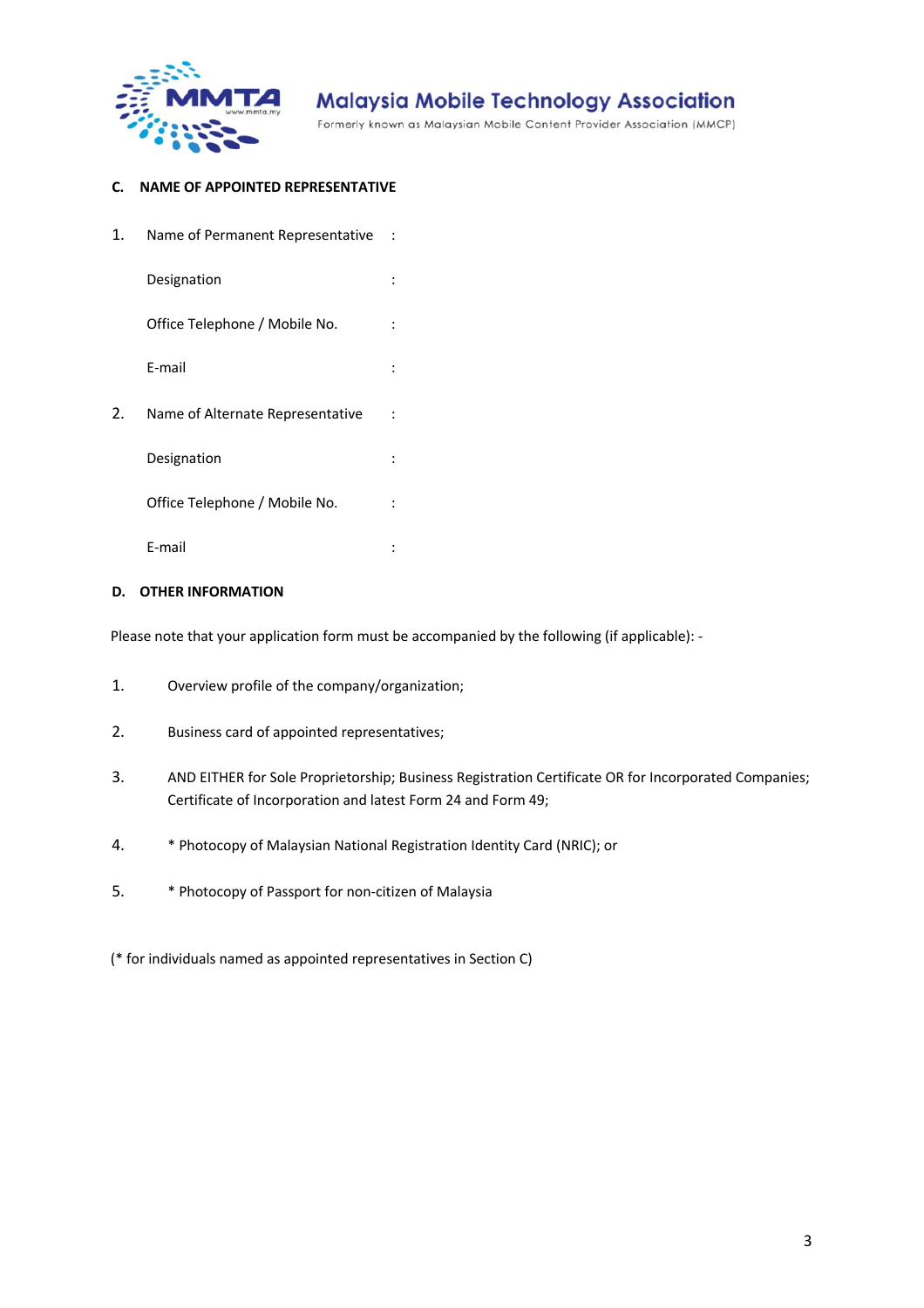

Formerly known as Malaysian Mobile Content Provider Association (MMCP)

#### **E. MEMBERSHIP FEE**

| <b>Ordinary Member</b> |                              | Associate Member                                                |             | <b>Lifetime Members</b> |               |
|------------------------|------------------------------|-----------------------------------------------------------------|-------------|-------------------------|---------------|
| <b>Entrance Fee</b>    | $:$ RM 1.000.00 Entrance Fee |                                                                 | : RM 250.00 | Entrance Fee            | : RM 1,000.00 |
|                        |                              | Annual Subscription: RM 2,500.00 Annual Subscription: RM 500.00 |             | One-off Fee             | : RM 8.500.00 |

#### **F. DECLARATION**

I/We hereby nominate the above names as set out in C as our Representatives to this Association and declare that the nominees have not been convicted of any offence under any law.

*For Ordinary Member / Associate / Lifetime Member Application:* I/We declare that we have been in business as a mobile content service provider.

*Mode of Payment*

**[ ]** Online Banking

Swift Code : CIBBMYKL iban number : N/A Full name of bank : CIMB BERHAD Account number : 8001-054933

**[ ]** Cheque

Payee: **Malaysian Mobile Content Providers Association** 

Cheque Number: \_\_\_\_\_\_\_\_\_\_\_\_\_\_

Total amount: RM \_\_\_\_\_\_\_\_\_\_\_\_\_\_\_

I/We declare that the information herein is true and agree to be governed by the Rules of the Association as they now and hereafter exist if admitted.

| Company / Organisation      |                      |
|-----------------------------|----------------------|
| Name of Signatory           | $\ddot{\phantom{a}}$ |
| Signature                   | ÷                    |
| Date                        |                      |
| Company / Organisation Chop | $\ddot{\phantom{a}}$ |
| OR                          |                      |
| Name of Individual          |                      |
| Signature :                 |                      |
|                             |                      |

Date :